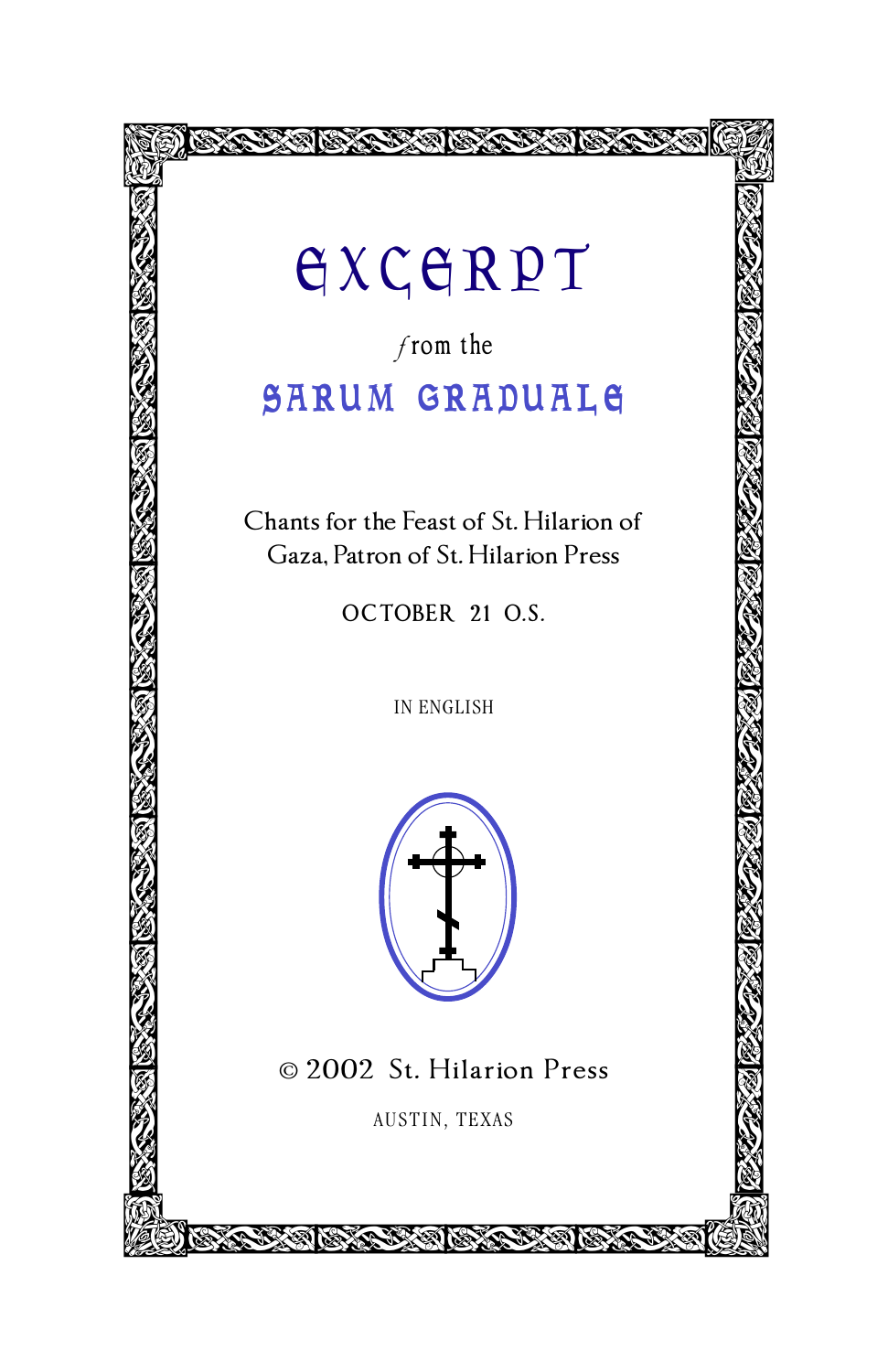## St. *h*ilarion of Gaza—October 21

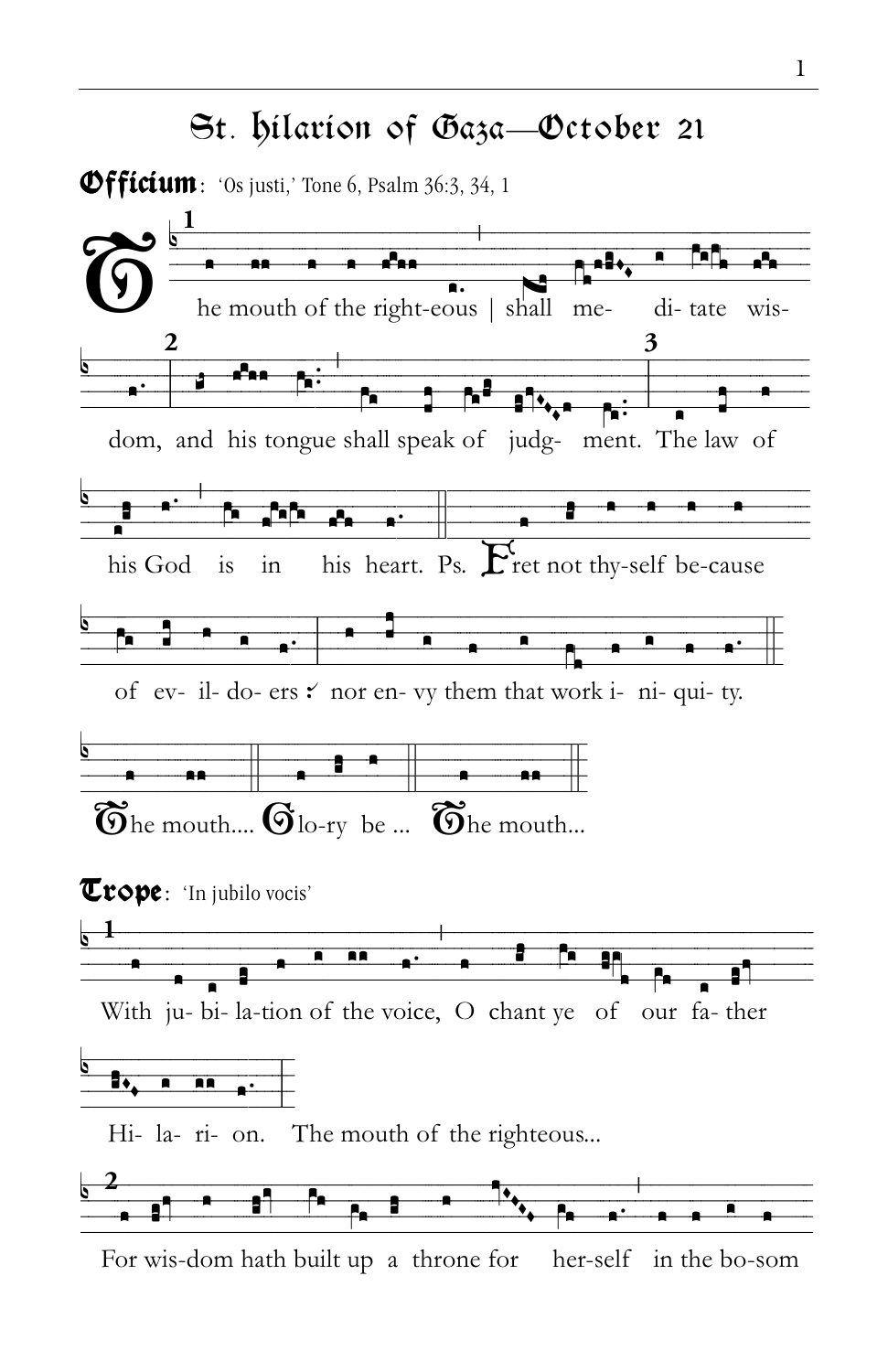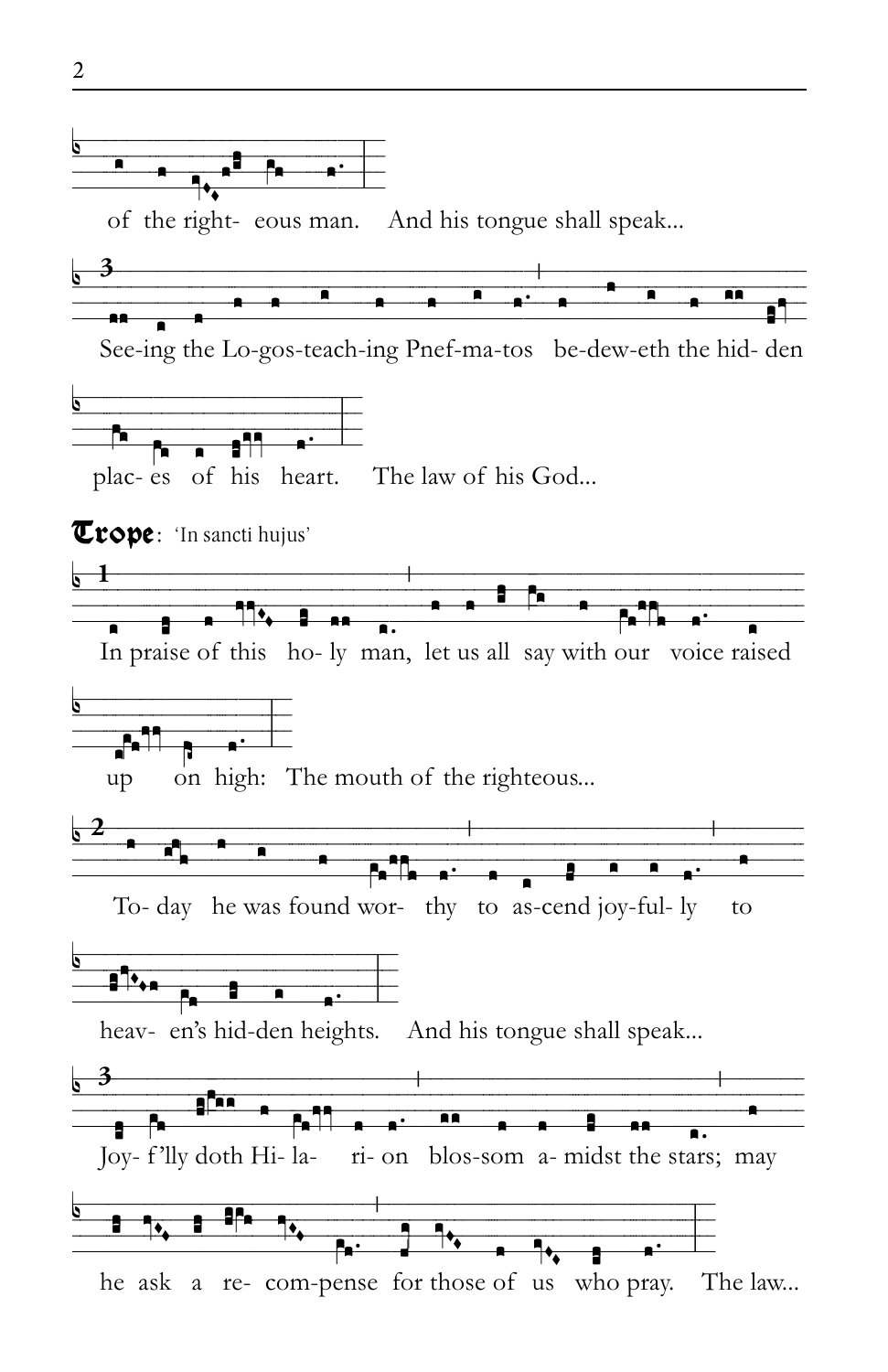

(Note: In the manuscripts no tropes are assigned for St. Hilarion's feast. At Austin it is the patronal day, however, a Principal Double Feast, for which tropes would be chanted. The above tropes come from the Feast for St. Benedict (the third trope-set is identical with a set in the St. Martial Troper).

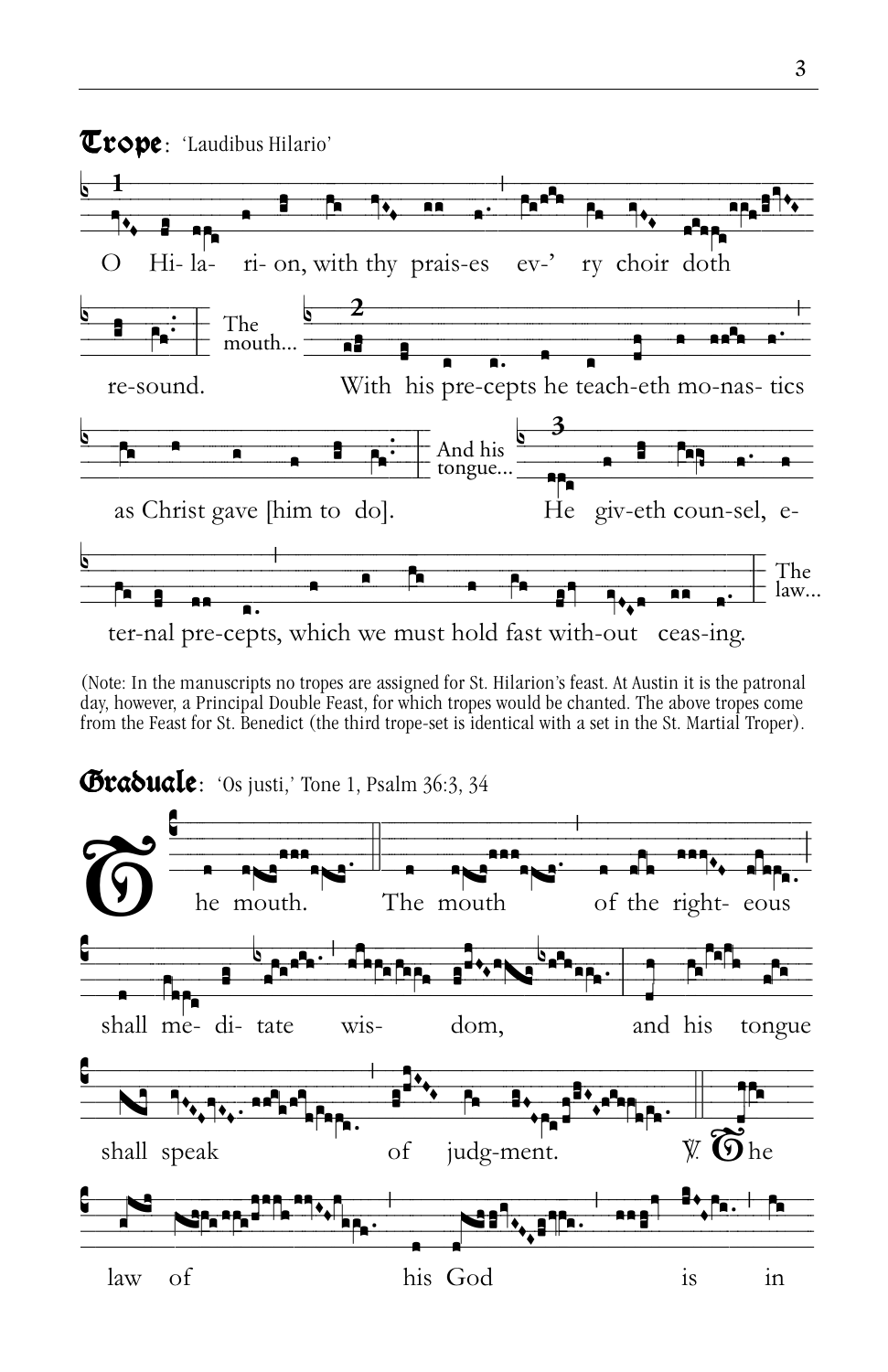

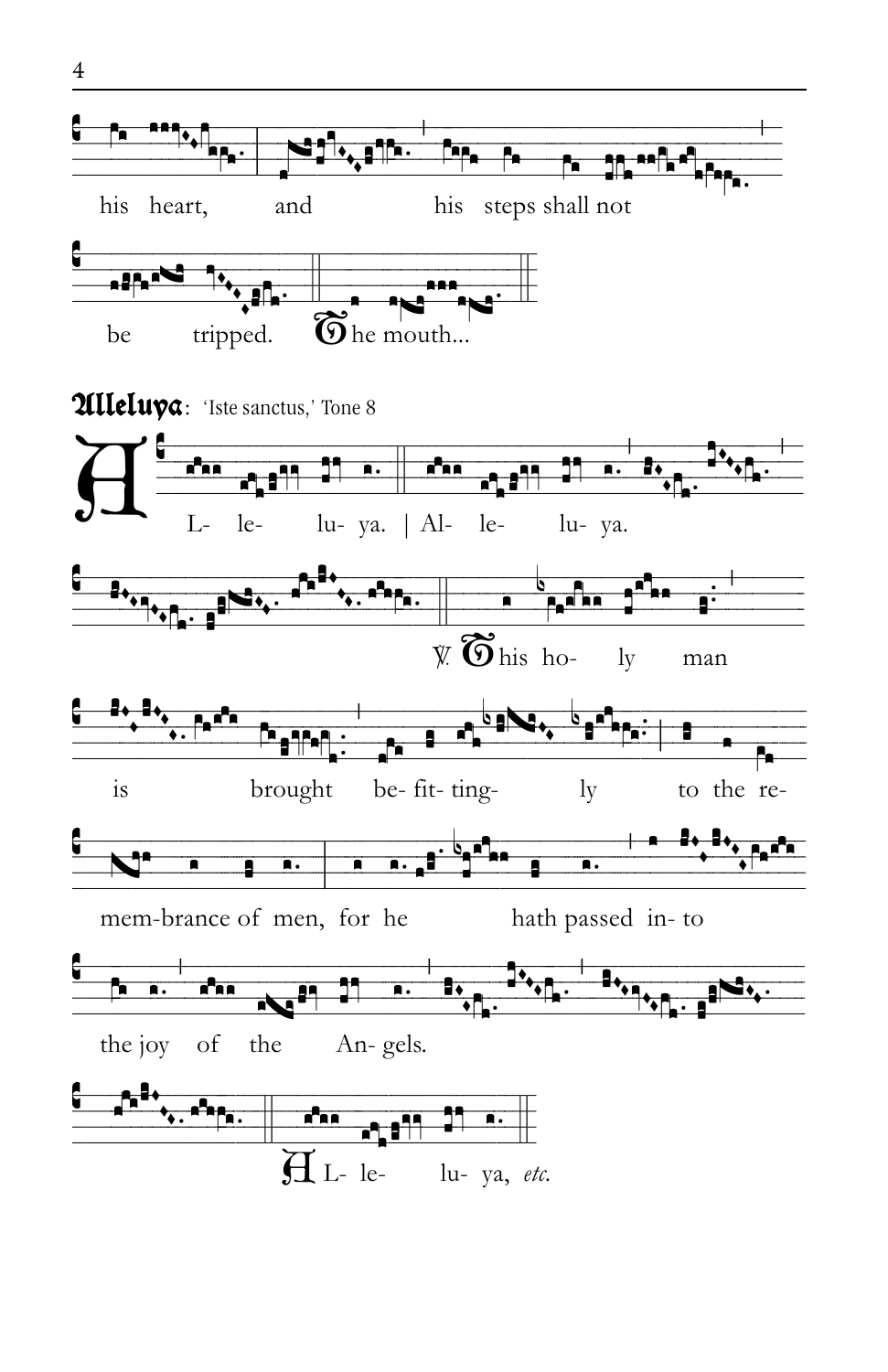## Sequence: 'Adest nobis'

The life-sustaining day is at hand with us, and full of mighty joy, Whereon the Holy Church rejoiceth together in gratefulness to

God.

Today the heavenly multitudes are glad,

Which sing "Glory in the highest," in sweetly-sounding voices, with unanimity.

This day the holy hosts of the heavens Together praise the King our God, born of the Holy Virgin Mary. Rejoice, glorious prelate of Christ, Hilarion, O most beautiful flower!

Thou didst follow the footsteps of Christ with devoted faith; Thou hast obtained the kingdom of the eternal King; For thou rejoicest in the supernal dwelling, Possessing the thrones of life.

Whom we beseech and request as one man, That thy holy prayers may help our fragile life. O blessed, O holy Hilarion, Aid this congregation!

O blessed, O holy Hilarion, Make supplication in our behalf! That together we may be worthy to possess The holy, life-giving temples of the heavens:

Beholding in joy the happinesses which are complete. To God be praise, honour, and chaste jubilation, Who reigneth through all the ages of ages: Let all things say: Amen.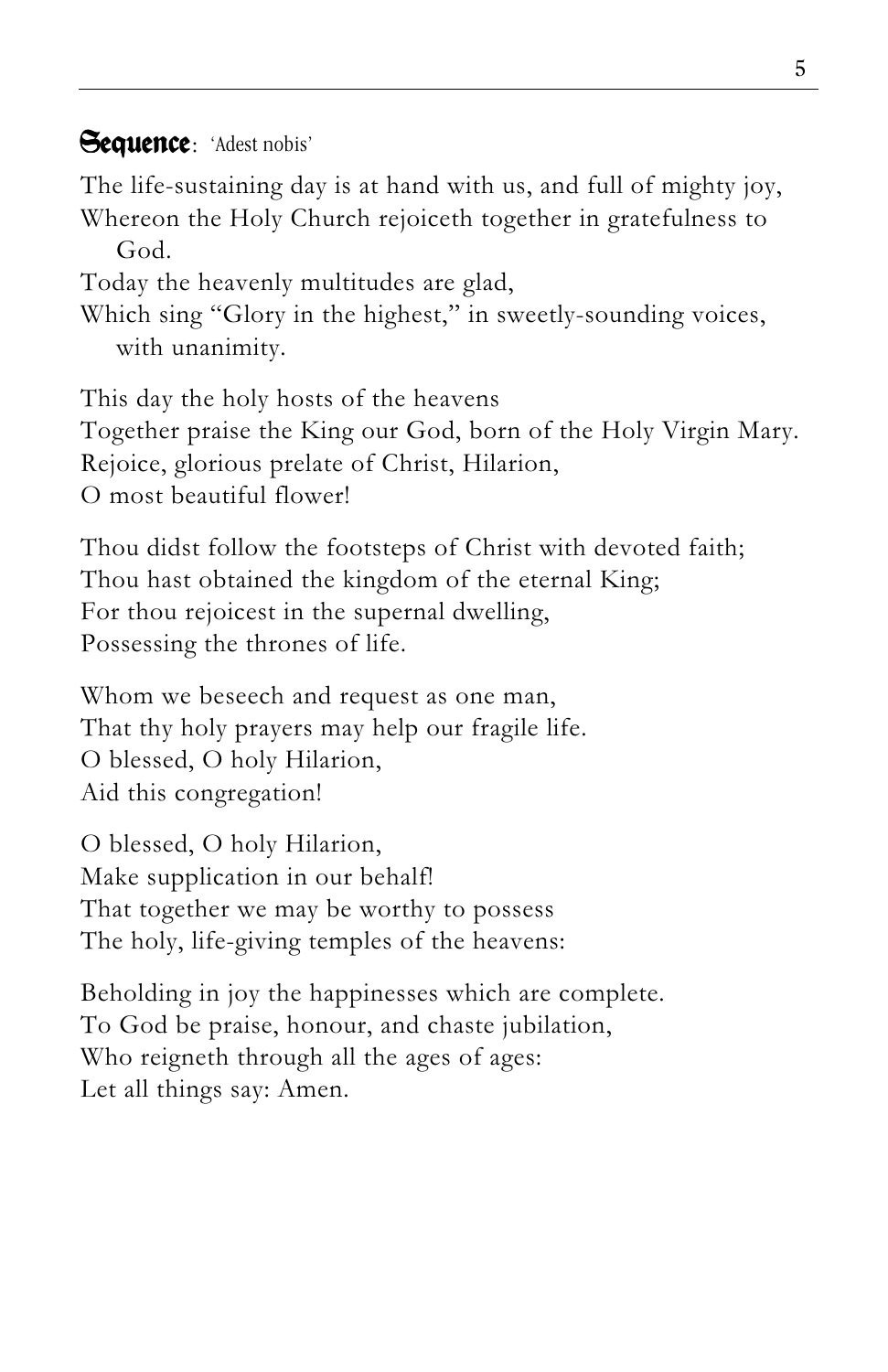